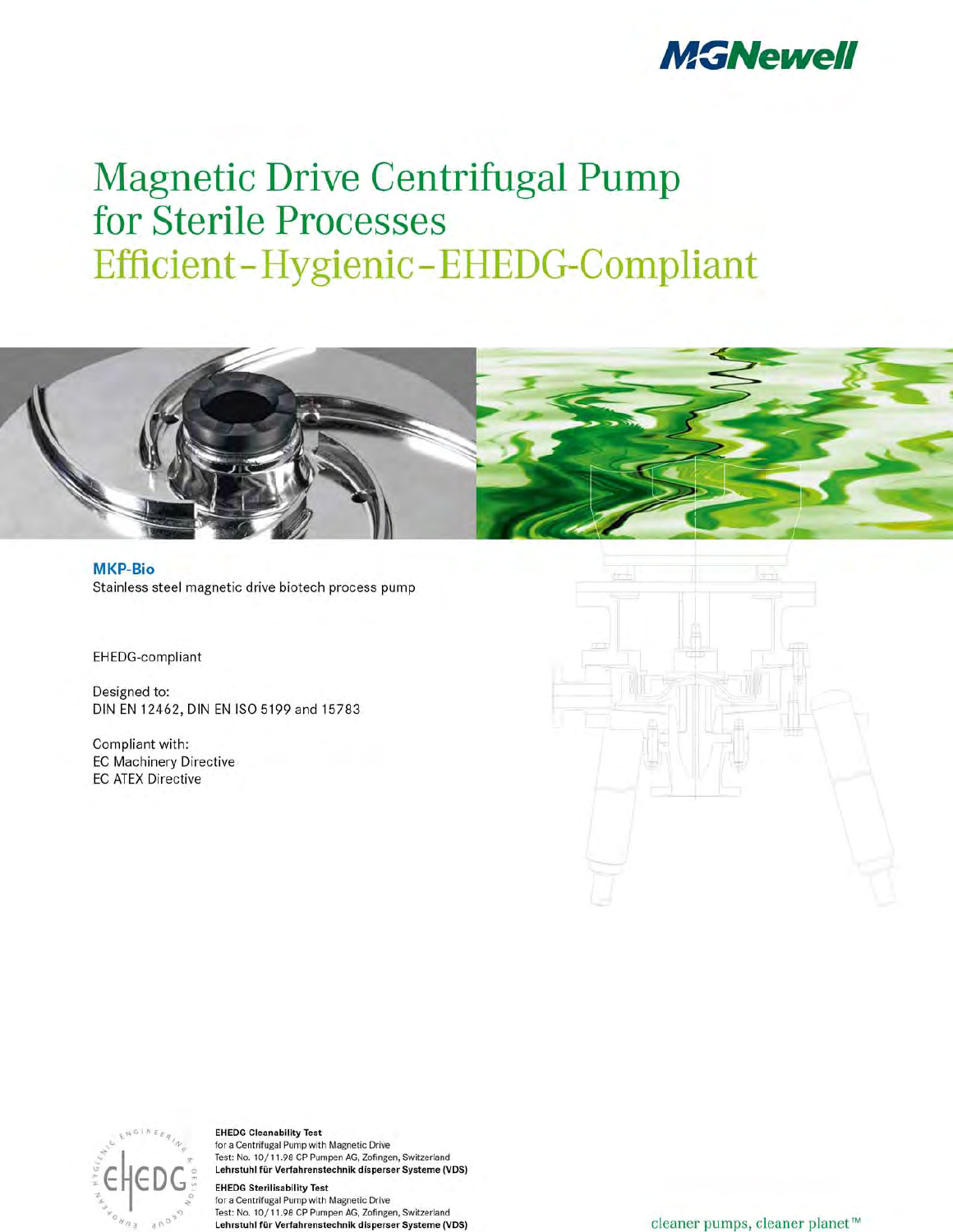

**Open impeller of the stainless steel magnetic drive biotech process pump for sterile processes**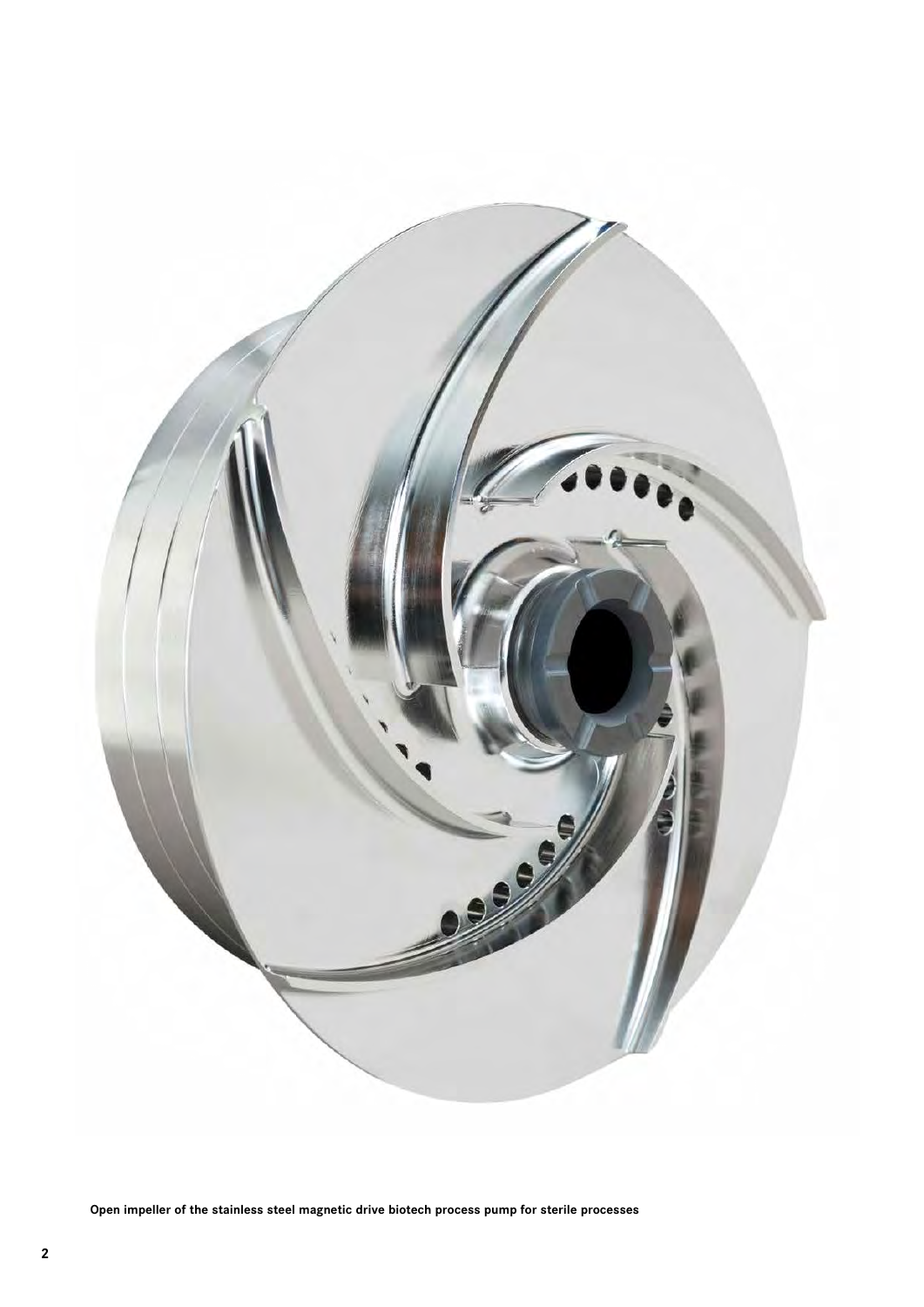

# CP Pump Systems Stainless Steel Magnetic Drive Biotech Process Pump for Sterile Processes

# **Our company**

CP is a highly innovative Swiss company with a rich tradition. Since 1948 we have specialised in developing and manufacturing premium quality high-tech products and providing services for international customers with the most rigorous requirements.

We produce reliable and innovative centrifugal pumps for the chemical, pharmaceutical, petrochemical, biotechnology, food and beverage industries. CP is represented in over 70 countries through its network and offers first-class customer services. This proximity guarantees customers worldwide an efficient local service.

Reflecting our deep commitment to energy efficient products and services, we deliver environmentally friendly solutions that always go hand in hand with maximum safety and economy. As a pioneer in this area, we advise and assist customers with a wide range of needs – throughout the value chain.

CP operates a quality management system certified to ISO 9001.

# **Energy efficiency in industry**

Nowadays, industry is facing increasing demands to improve sustainability and energy efficiency. Pumps are considered to play a key role because they offer vast potential to save energy and costs. Already recognising this back in 1999, CP took action and has become a pioneer in energy-saving pumping systems.

In recent years, we have continuously enhanced the hydraulic performance of numerous pump systems, increasing their efficiency by up to 30 per cent. At the same time, we have steadily improved pump safety, a mission we have vigorously pursued ever since our company was established in 1948.

We are wholeheartedly committed to promoting sustainable manufacturing in industry around the world. Our customers benefit from a comprehensive range of solutions that reduce  $costs$  and  $CO<sub>2</sub>$  emissions over the long term. Cleaner pumps, cleaner planet: we firmly believe that sustainable research, thinking and action always pay off for everyone.

# **Stainless steel magnetic drive biotech process pump for sterile processes**

The sealless MKP-Bio magnetic drive pump has been engineered especially for sterile fluid handling in the pharmaceutical, biotechnology and food industries. Designed to EHEDG recommendations, the hygienic equipment design criteria of the European Hygienic Engineering & Design Group, the MKP-Bio also complies fully with DIN EN 12462 and 3-A Sanitary Standards.

As the MKP-Bio has no shaft seal, microorganisms cannot penetrate into the pump interior. Torque is transmitted by an inverted magnetic drive coupling. With its special design, the MKP-Bio also does not require a plain bearing carrier. Optimum lubrication and cooling of the single, centrally located impeller bearing assembly with the pumped fluid gives the MKP-Bio excellent running characteristics.

The pump impeller rotates stably about a stationary axis on the gyroscopic principle, maintaining a perfect hydraulic balance. This minimises bearing loads, increasing the reliability of pump operation.

Compact in design, the MKP-Bio pump has no dead areas and its interior is constructed with just a few, robust components. For process validation, the impeller can be removed simply without the use of tools. Mounted vertically, the MKP-Bio is fully self-draining through the suction port without needing additional flush, drain or vent connections. The pump ports provided are suitable for CIP and SIP. Wetted parts have a surface finish of Ra 0.8 or better, inner corners are rounded with a radius of R3, and the surfaces are inclined by at least 3°. All wetted materials are FDA certified.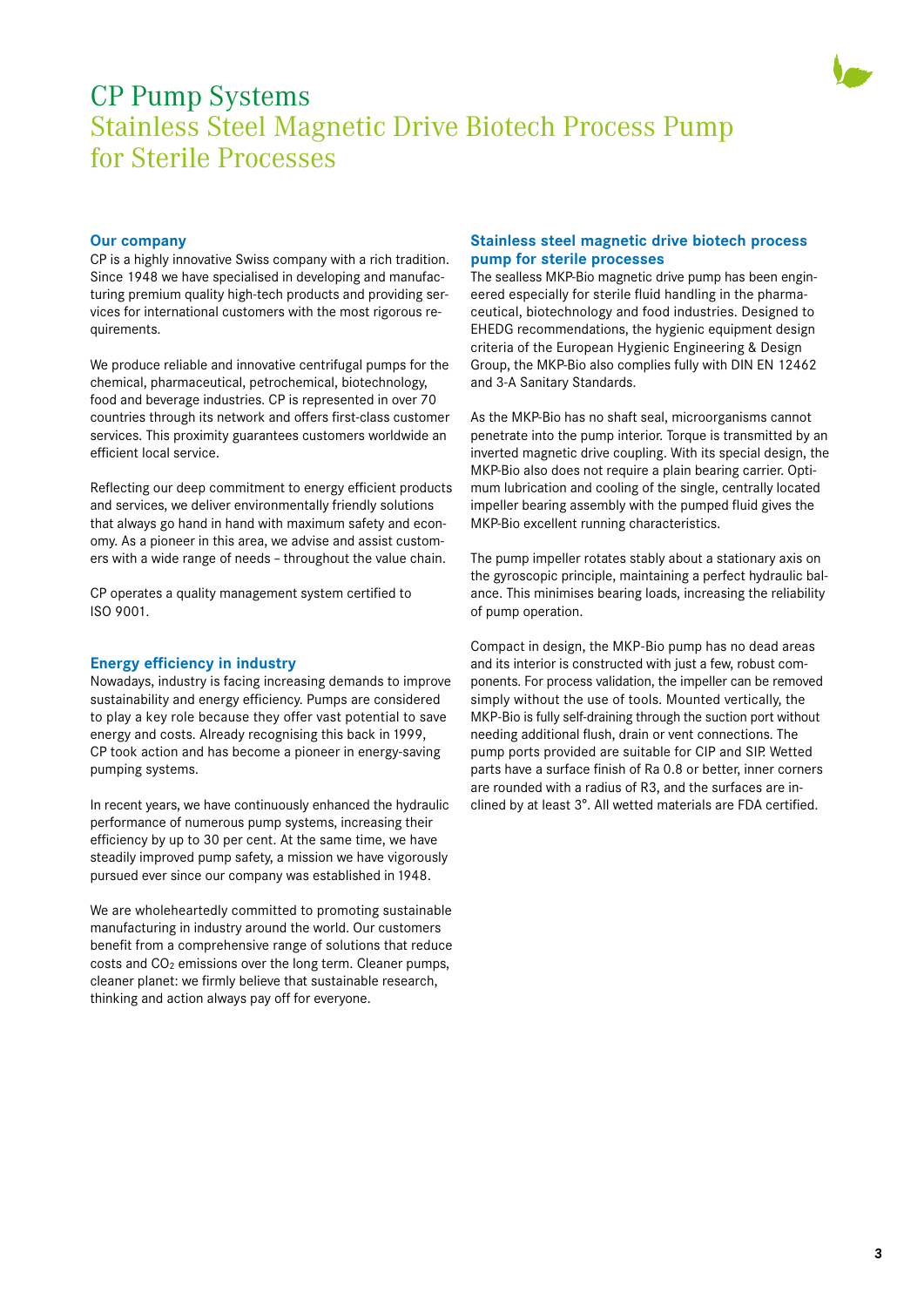# Technical Information

| <b>Technical data</b>                                         |  |  |
|---------------------------------------------------------------|--|--|
|                                                               |  |  |
| 5 to 80m (16.4 to 262.4 ft)                                   |  |  |
| $-20$ to $+150^{\circ}$ C ( $-4^{\circ}$ to $+302^{\circ}$ F) |  |  |
|                                                               |  |  |
| after technical clarification                                 |  |  |
|                                                               |  |  |

| <b>Directives</b>             |  |
|-------------------------------|--|
| <b>EC Machinery Directive</b> |  |
| <b>EC ATEX Directive</b>      |  |
| Hygiene standards 3-A         |  |
| EHEDG                         |  |
| <b>VDMA</b>                   |  |
| FDA 21 CFR §177               |  |
|                               |  |
| <b>Standards</b>              |  |
| <b>DIN EN 12462</b>           |  |
| <b>DIN EN ISO 5199</b>        |  |

50-25-160

DIN EN ISO 15783

20







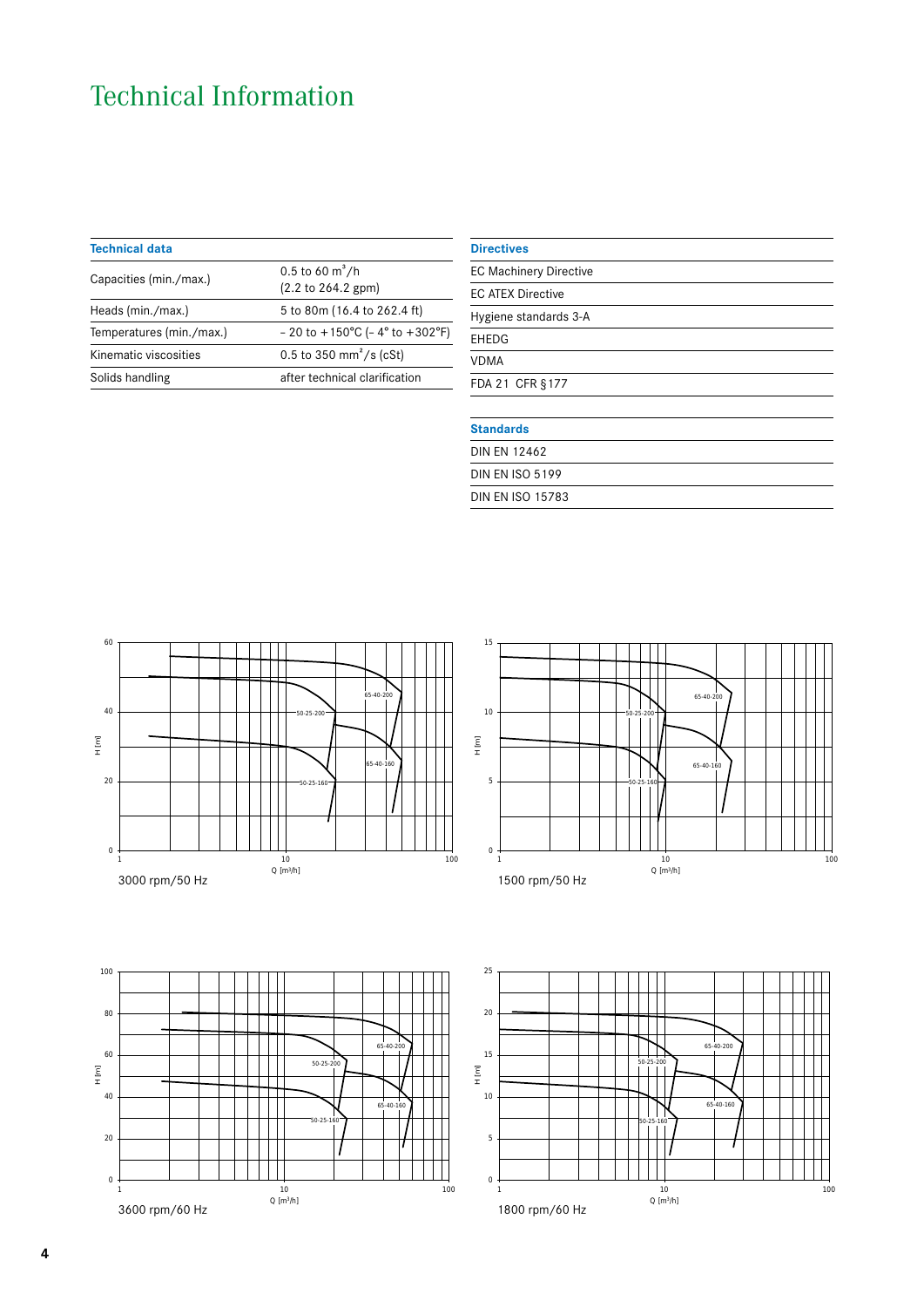



**Close-coupled MKP-Bio** with tripod –20°C to +150°C



**MKP-Bio with tripod and motor** vertical close-coupled (–20°C to +150°C)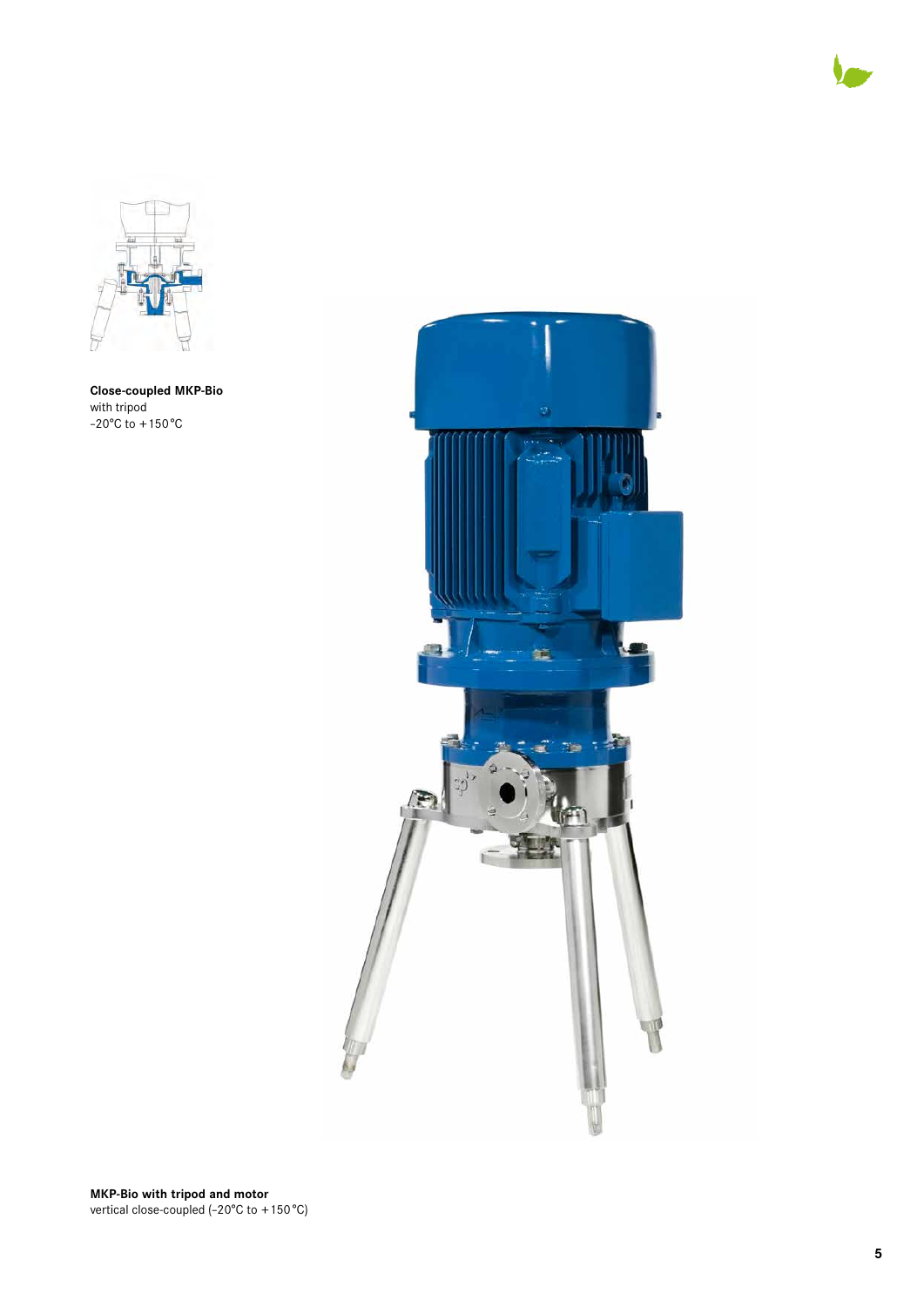# Options Comprehensive – Individual – Combinable

# **Casing**

## **Materials**

- Stainless steel 1.4404/1.4435 (316L)
- Stainless steel (e.g. 1.4306, Uranus® B6)
- Nickel-base alloys (e.g. Hastelloy® C-4, C-22)

## **Pressure rating**

– PN 16

# **Connection flanges**

- To DIN 11864
- To DIN 11850
- To EN 1092-1
- To SÜDMO
- To NEUMO
- To BBS
- To ASME BPE (Tri-Clamp)

#### **Additional connections**

– Lantern monitoring connection

#### **Gasket materials**

- EPDM
- FEP/FKM
- Kalrez®

# **Bearing Assembly**

- SSiC (sintered silicon carbide) with diamond-like coating (ADLC)
- Nickel-bound tungsten carbide with diamond-like coating (ADLC)
- Anti-friction bearings made of  $Si<sub>3</sub>N<sub>4</sub>$  (silicon nitride) ceramic





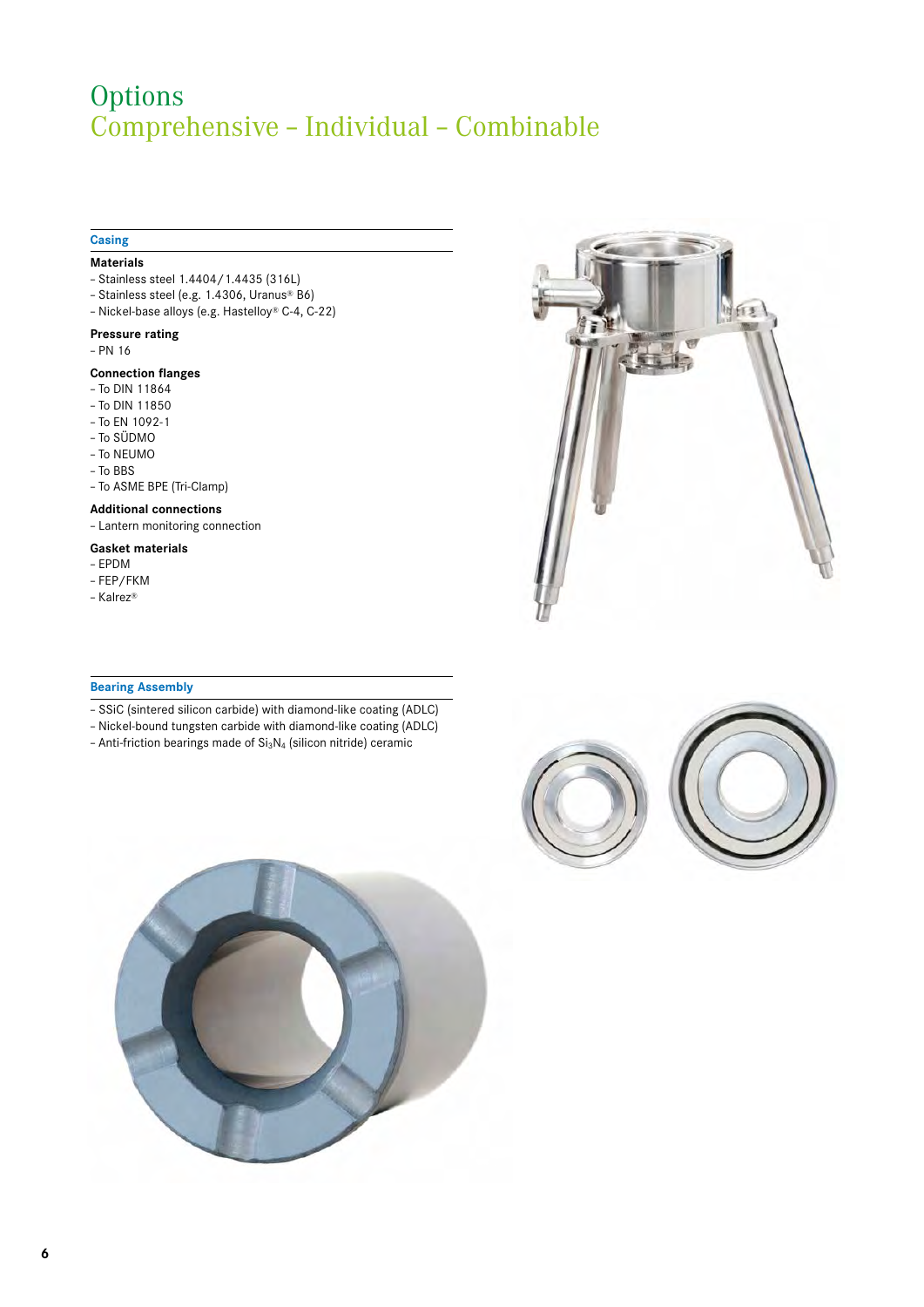

# **Containment shell**

# **Materials**

- Hastelloy® C-4
- Hastelloy® C-22

**Pump protection**

**Containment shell thermocouple**

**Engine load sensor**

# **Mounts**

# **Types**

- Tripod with sprung, vibration-damping legs and ball feet
- Angle stand
- Vertical
- **Materials**
- Stainless steel

**Stilts**





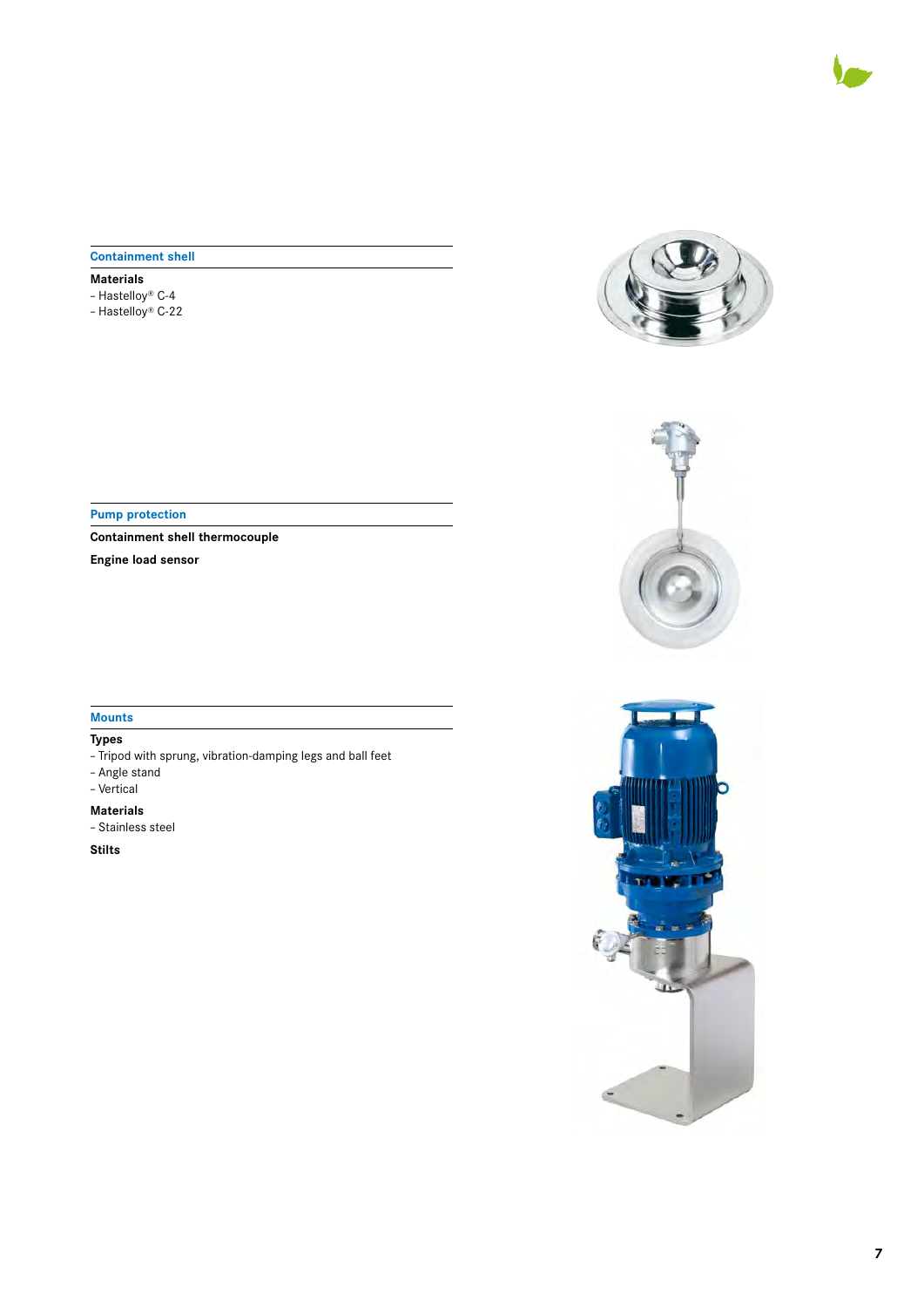# Sectional View

# **MKP-Bio**

vertical close-coupled (–20°C to +150°C)



- Pump casing
- Impeller
- Driven magnet assembly attached to impeller (on product side)
- Drive magnet assembly (on atmospheric side)
- Lantern
- Plain bearing assembly
- Hermetically sealed containment shell
- Flywheel
- Hub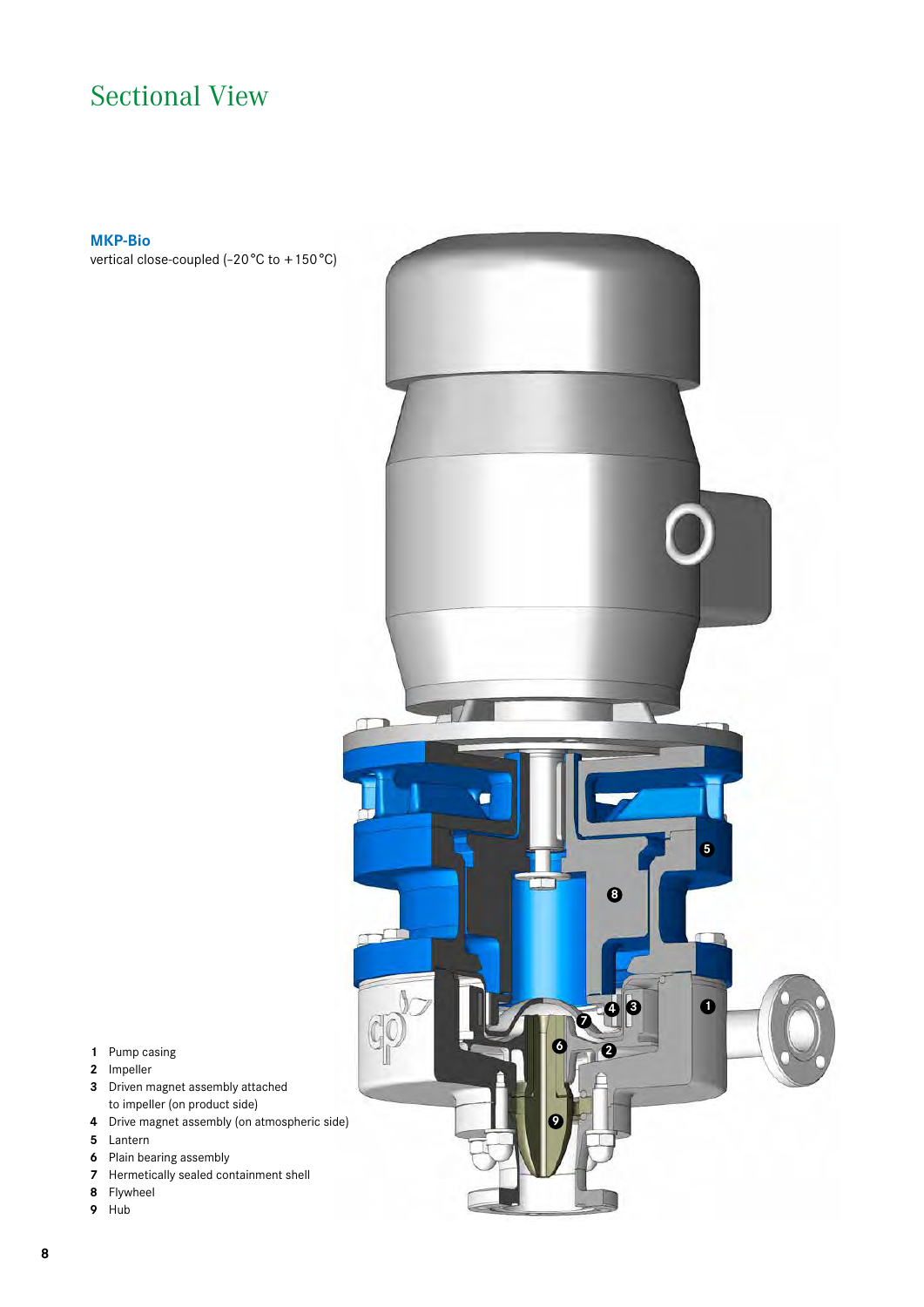



**MKP-Bio magnetic drive pump casing with tripod**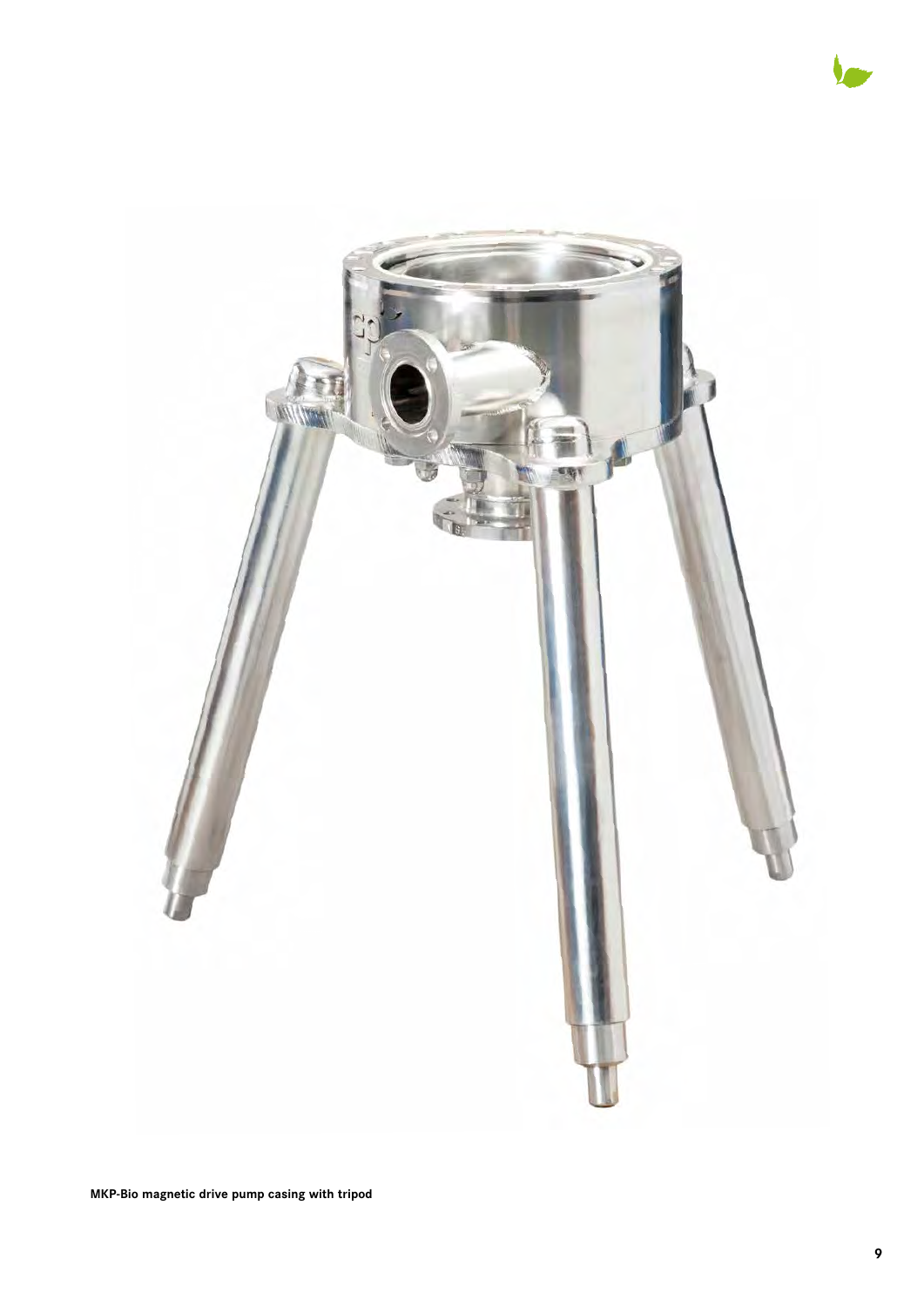# Applications Versatile – Complex – Special

CP's magnetic drive centrifugal pump for sterile processes is engineered to meet the most stringent quality standards and ensure reliability and utmost safety in production operations. Suitable for many different fluids in a variety of industries and processes, it is capable of handling low, medium and high flow volumes. The MKP-Bio magnetic drive pump from CP offers tremendous advantages, especially in pumping very sensitive substances.

#### **Industries**

- Chemical and fine (speciality) chemical processing
- Pharmaceuticals
- Biotechnology processing
- Food and beverages

#### **Processes**

CP's magnetic drive centrifugal pump for sterile processes is designed for a wide range of processes, including:

- Aseptic carbonation
- Beverage filtration
- Cleaning cycles (CIP)
- Cold aseptic filling processes
- Sterile and/or hygienic processes (SIP)
- Textile washing, treatment and dyeing
- Thermal disinfection
- Yeast propagation

# **Fluids**

CP's magnetic drive centrifugal pump for sterile processes can handle acids, bases, solvents and other sensitive fluids.

- For example: – 2-Propanol (IPA)
- Alcohols
- Aliphatic compounds
- CIP fluids
- Concentrated nutrient solutions
- Phenethylamines
- Sodium hydroxide solution
- Solvents
- Toluene

Our sales staff will be glad to give you personalised advice tailored to your specific needs, industry, processes and fluids.

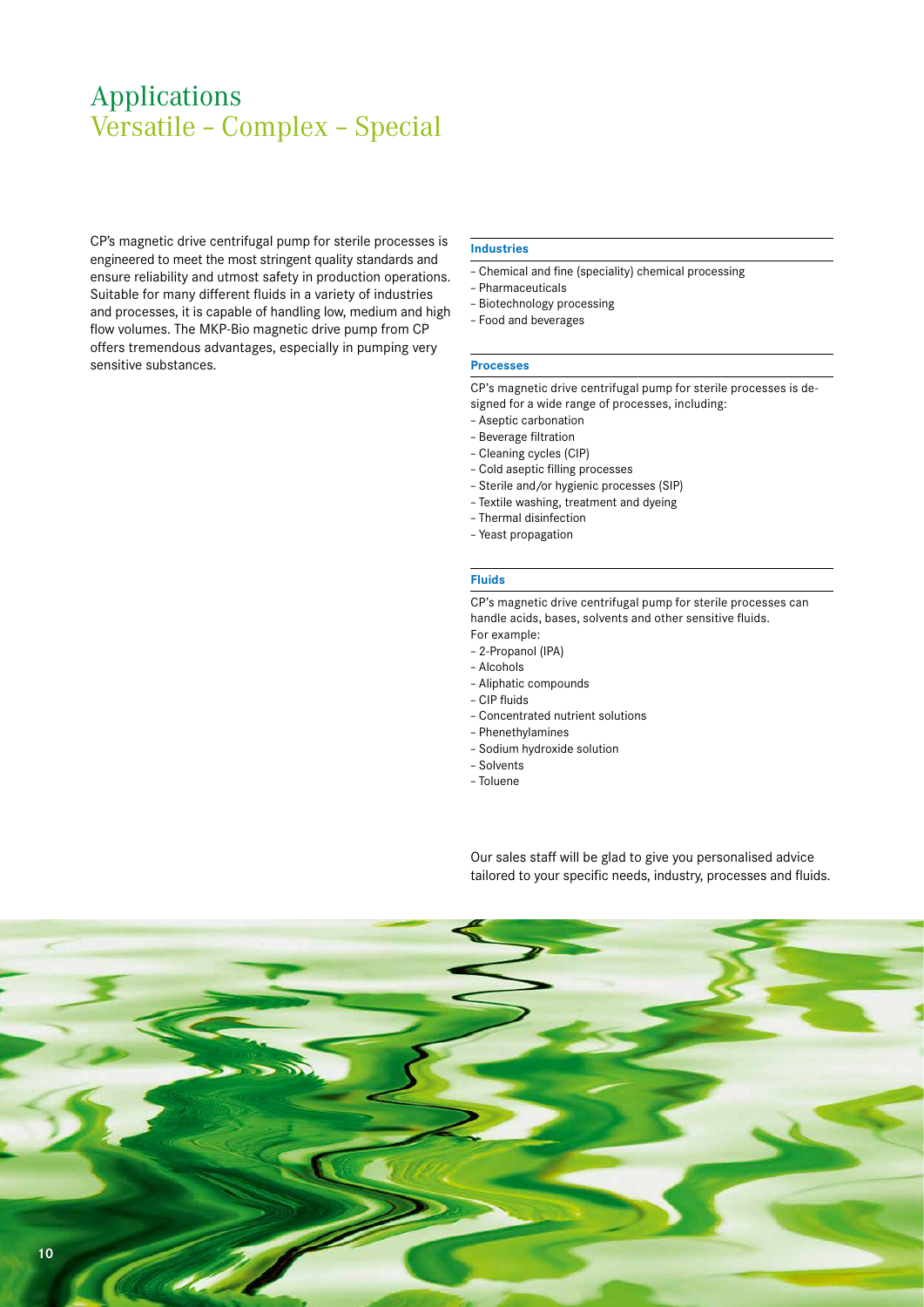# CP Pump Systems Our Product Portfolio



# **Customer service**

We offer the highest quality, many years of experience and first-class advice from a single source. Our bespoke pump systems meet a wide range of different requirements.

CP's customers benefit from a full service offering: the fastest availability of genuine spare parts, a complete set of technical documentation, competent and efficient customer support, and a dynamic and flexible repair service. All these services ensure that your pumps will operate faultlessly. Thanks to a network in over 70 countries, we advise and serve our customers directly on site.

## **Energy efficiency consulting**

As a trend scout specialised in energy efficiency, CP can deliver a wide spectrum of services relating to pumps and motors: comprehensive advice, in-depth system analysis, meticulous planning and design. Our goal is to actively help our customers optimise the energy consumption of their pumping systems and thereby cut costs over the long term.

Backed by our many years of broad experience, we today advise and assist customers in both the private and public sectors. These include owners and operators of fluid processing plants in the chemical, pharmaceutical and diverse other industries.

Are you interested? Do you have any questions? We would be happy to discuss all the different options with you personally.

#### **Stainless steel magnetic drive centrifugal pumps**

**MKP** Magnetic drive chemical process pump

# **MKP-S**

Self-priming magnetic drive chemical process pump

#### **MKTP**

Magnetic drive chemical process sump pump

## **MKP-ANSI**

Magnetic drive chemical process pump

#### **MKPP**

Magnetic drive in-line chemical process peripheral pump

#### **SZMK**

Magnetic drive in-line chemical process pump

#### **Mobile centrifugal pump**

Mobile magnetic drive chemical process pump

#### **Stainless steel magnetic drive biotech process pump**

### **MKP-Bio**

Magnetic drive centrifugal pump for sterile processes

#### **PFA lined magnetic drive centrifugal pumps**

# **MKPL**

Magnetic drive chemical process pump

#### **MKPL-S**

Self-priming magnetic drive chemical process pump

### **Solid PTFE magnetic drive centrifugal pumps**

#### **MSKP**

Magnetic drive chemical process pump

#### **MSKPP**

Magnetic drive chemical process peripheral pump

#### **MSKS**

Self-priming magnetic drive chemical process side channel pump

# **Stainless steel mechanical seal centrifugal pumps**

# **ZMP**

Mechanical seal chemical process grinder pump

# **PFA lined double mechanical seal centrifugal pump**

# **EB**

Double mechanical seal chemical process pump

# **Ceramic lined double mechanical seal centrifugal pump**

# **ET**

Double mechanical seal chemical process pump